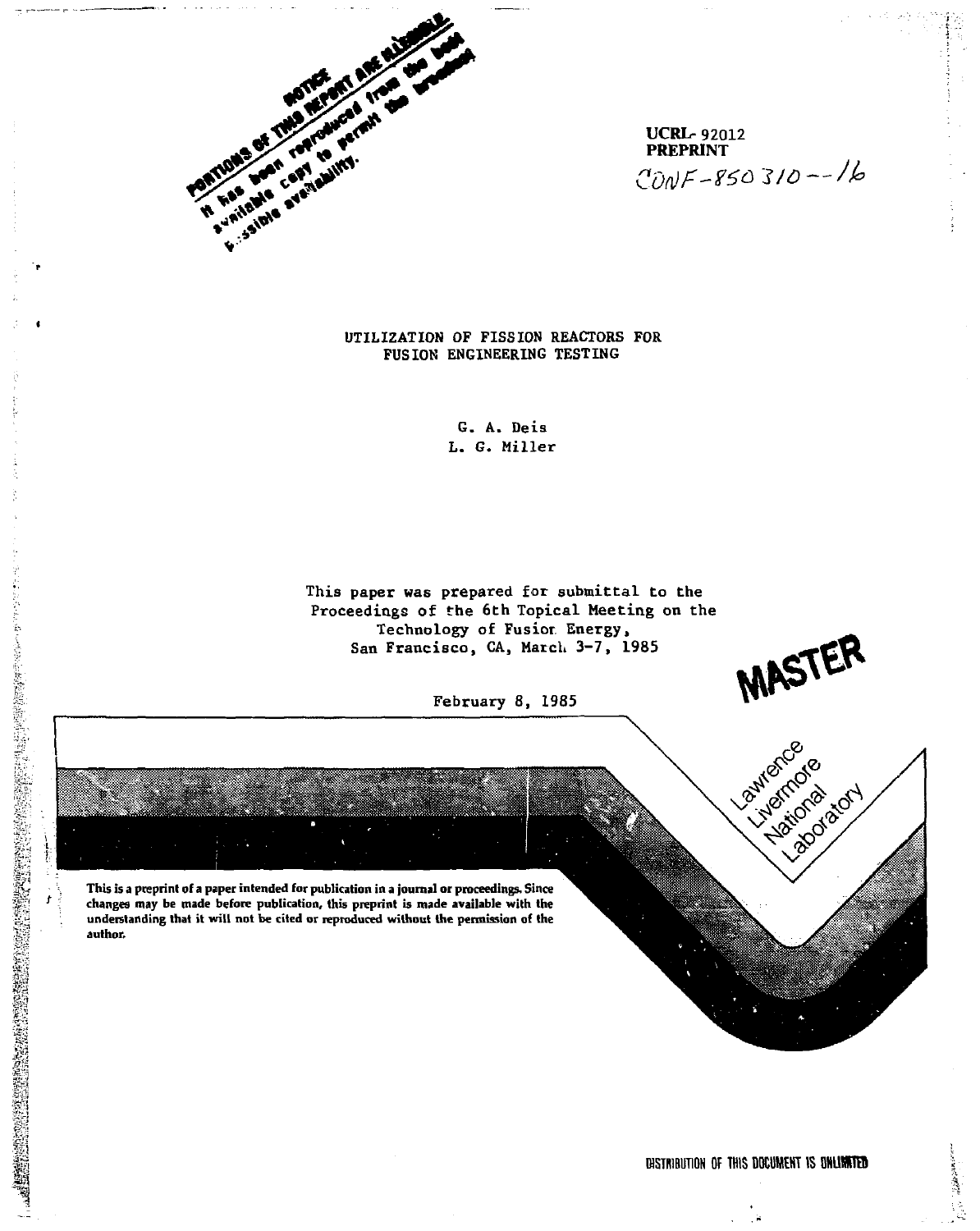# **IHSCI.AIMKR**

**This document was prepared** *as* **an account of »wk sponsored by an agency of the I nited States (Government. Neither the t'nilcd States Government nor the ( niversity of California nor any of their employees, makes any warranty, ex**press or implied, or assumes any legal liability or responsibility for the ac**curacy, completencvs, or usefulness of any information, apparatus, product, or**  process disclosed, or represents that its use would not infringe privately owned rights. Reference herein to any specific commercial products, process, or service **by trade name, trademark, manufacturer, or otherwise, docs not necessarily constitute or imply its endorsement, recommendation, or favoring by the I niled**  States Government or the University of California. The views and opinions of **authors expressed herein do not necessarily state nr reflect those of the I'niled**  States Government thereof, and shall not he used for advertising or product endorsement purposes.

邮票(税)之后的

 $\mathbb{R}^n$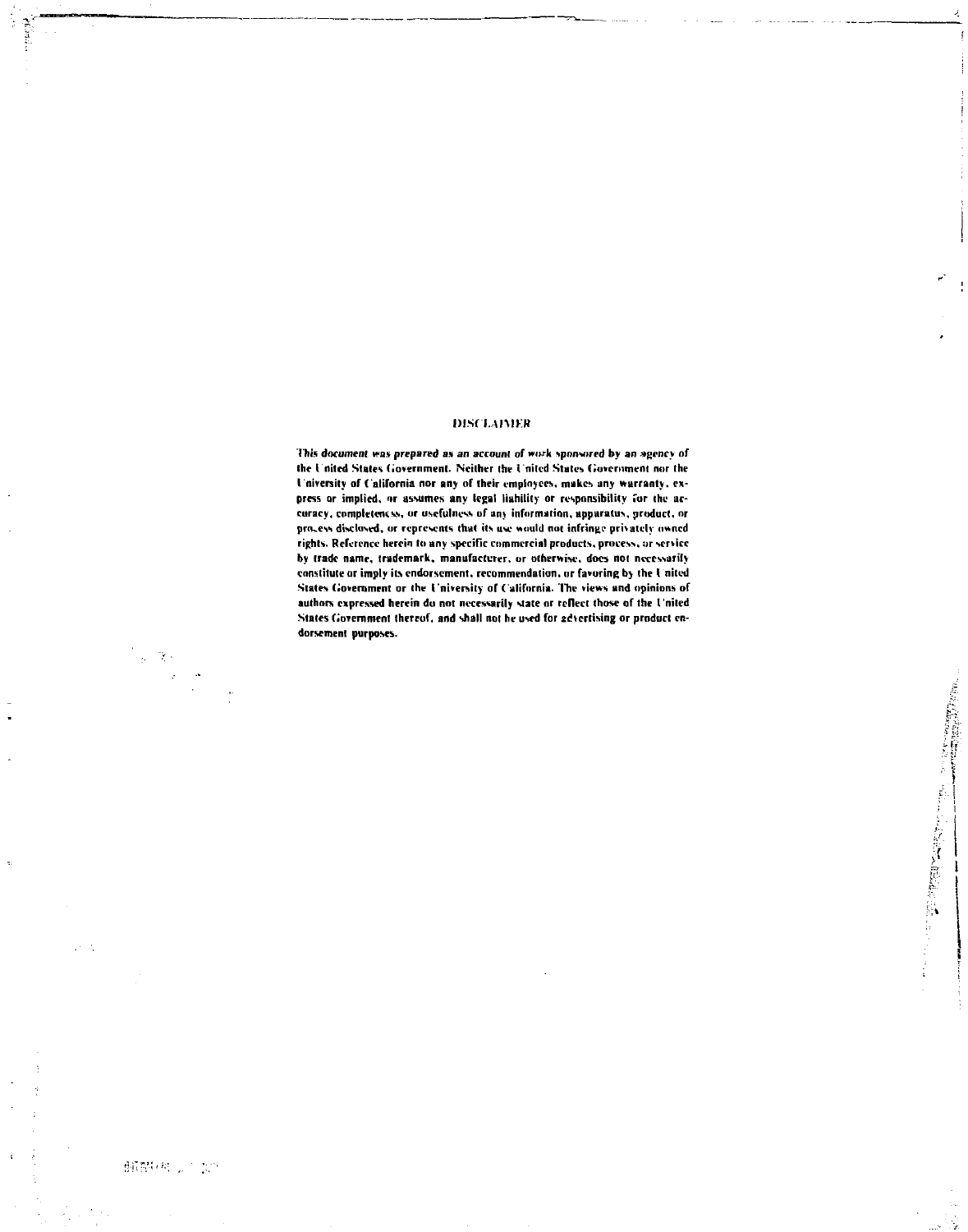## **UTILIZATION OF FISSION REACTORS FOR FUSION ENGINEERING TESTING\***

**OCRL--92012** 

# **DE85 006742**

**G. A. Deis\* and L. G. Miller EG&G Idaho, Inc. P.O. Box 1625 Idaho Falls, Idaho 83415 (208) 526-1800** 

#### **ABSTRACT**

**Fission reactors can be used to conduct some of the fusion nuclear engineering tests identified in the FINESSE study. To further define the advantages and disadvantages of fission testing, the technical and programmatic constraints on this type of testing are discussed here. This paper presents and discusses eight key issues affecting fission utilization. Quantitative comparisons with projected fusion operation are made to**  determine the technical assets and limitations **of fission testing. Capabilities of existing fission reactors are summarized and compared with technical needs. Conclusions are then presented on the areas where fission testing can be most useful.** 

### **INTRODUCTION**

Ã ţ

j

j

بالمقام المصفحات بمدا

 $\frac{1}{4}$  $\frac{1}{2}$  $\overline{a}$ Ŀ,

 $\cdot$  .

**Fission reactors provide one option for performing some of the tests needed for fusion**  development. One purpose of the FINESSE study<sup>1</sup> **was to determine both the usefulness of fission testing in the overall fusion engineering development effort and the areas where fission testing can be best used. Although the value of fission testing depends to some degree on the particular fusion development scenario, the technical and programmatic constraints on fission testing must be examined also to clarify the advantages and disadvantages of fission testing. In this study, we consider only engineering testing (as opposed to materials testing); and we emphasize integrated tests because of their greater impact on overall program strategy.** 

### **KEY ISSUES FOR FISSION UTILIZATION**

**Eight issues are typically cited as technical or programmatic restrictions that limit the usefulness of fission-based testing for fusion engineering development. These issues are listed in Table 1 and are discussed in the following topics. The concerns associated with some of these individual issues (such as power density, lithium burnup, etc.) can be reduced to a limited extent, but for others (such as Ccst volume and availability for testing) the concerns cannot be eliminated. However, even if individual issues can be resolved through test design, multiple effects tests typically show a degraded performance in other areas resulting from these individual solutions. Thus, these issues must be considered as a set, which when considered together may restrict the usefulness of fission testing. We use these eight issues here to focus the analysis and discussion, and to determine the importance of each issue.** 

## **Radiation Damage**

**One of the differences between the "fusion environment" and the "fission environment" is the neutron spectrum. One primary area where the spectrum is known to be extremely important is radiation damage in structural materials. This includes the types of damage and rates of production, and the total amount of radiation damage that can be accumulated. These considerations are discussed here only as they apply to structural materials; damage to solid breeders is discussed under the lithium burnup issue.** 

**There are two primary irradiation damage mechanisms that can result in material property changes: atomic displacements and helium production. Whereas displacement damage occurs over a wide range of incident neutron energy, helium production depends on particular (n,a) reaction cross sections, which generally have high energy thresholds.** 



**<sup>\*</sup>Work supported by the U.S. Department of Energy, Assistant Secretary for Research, Office of Fusion, under DOE Contract No. DE-AC07-76ID01570 and V-7405-ENG-48 for LLNL.** 

**<sup>T</sup>Current address: L-544, Lawrence Live more National Laboratory, P.O. Box 808, Livermore, CA 94550 (415) 423-7533.**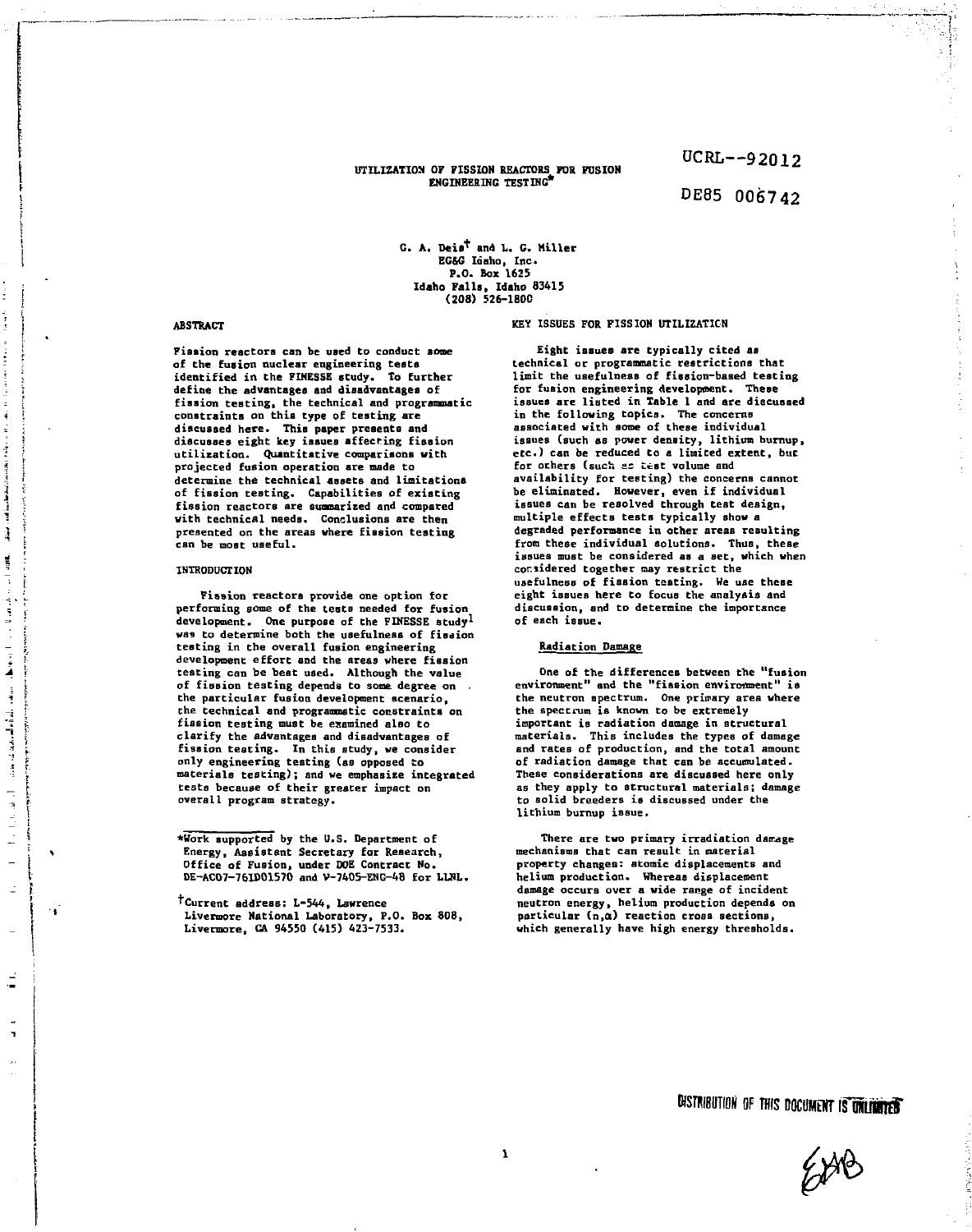**Table 1> Key issues in the use of fission reactors for fusion development testing.** 

| Radiation damage:       | types and rates                                                         |
|-------------------------|-------------------------------------------------------------------------|
| Power density:          | magnitude and<br>apatial profile                                        |
| Lithium burnup rate:    | magnitude and<br>apatial profile                                        |
| Test volume             | total of existing<br>test locations                                     |
| Non-nuclear conditions: | magnetic field,<br>surface heat.<br>particle flux,<br>mechanical forces |

**Reactivity considerations** 

**Availability for testing** 

**Cost** 

**There re, fission tests are expected to produce leas helium for equivalent displacement rates. In engineering tests, such as those being considered here, ve are primarily interested in observing life-limiting failure modes in a multimaterial, multiple-effect test assembly operating at prototypical conditions (power density). To examine the prospects of accomplishing this objective, we calculated structural radiation damage rates for fission-based blanket suhmodul\* tests.1 From these calculations, we conclude that for the equivalent blanket power density, we expect higher damage rates in the fusion spectrum, as well as much more helium production per atomic displacement. These conclusions duplicate the current understanding of fusion vs fission radiation damage.** 

**Several additional points concerning the use of fission reactors to test for radiation damage follow. First, other materials (e.g., solid breeders or beryllium) are much less sensitive to the differences between fusion and fission spectra, and therefore excellent performance information can be obtained from fission reactor tests on these materials. Second, a number of innovative techniques have been used in the past to overcome the lower helium production rates expected in fission tests. These techniques included the use of the58Ni(n,a) reaction in nickel-bearing materials or doping with trace amounts of boron or lithium to increase the rate of helium production in the fission spectrum. Third, fission tests will provide a better simulation of damage in structures that are deeper in the blanket (rather than at the first wall) because**  **of moderation in the high-energy-fusion neutron flux. Overall, these three points imply that**  fission testing is better suited for beginning**of-life testing, where there is less emphasis on material damage, than for middle- or end-oflife testing, where radiation damage may influence blanket-failure mechanisms. Nevertheless, the capability of fission testing to provide various other test conditions simultaneously with some radiation damage testing possibilities is unique and potentially useful.** 

## **Power Density/Lithium Burnup Rate**

**For many of the principal fusion blanket engineering issues, the local power density or its distribution over some volume, is an important factor.\* To use fission testing to study these blanket issues, two primary concerns must be examined: (1) determine whether or not sufficient power density can be attained, given the neutron fluxes in current fission test reactors; and (2) determine the effect of the spectrum difference between fusion and fission on the power density profile in fission tests. The issue of the lithiumbumup rate is closely related to power density, because lithium reactions are typically responsible for a large fraction of the power density in blankets. Consequently, we will examine the issues of lithium burnup rate and spatial profile together with the power density issues.** 

**Fission testing has two outstanding capabilities: the ability to produce volumetric heating and tritium in situ. No approach other than neutron/gamma heating can bulk heat all materials (metals, ceramics, etc.) simultaneously, which is required for cocplex engineering tests. The in situ production of tritium is also important and difficult to obtain outside a fission or fusion neutron environment. The capability of providing both bulk heating and tritium production opens a wide range of test possibilities unique to fission testing. To quantitatively address the concerns relating to power density and lithium burnup in fission**based tests, a number of test concepts were **developed that provided the bases for physics calculations comparing the performance of the tests with actual fusion operation. Two subtnodule-scale solid-breeder blanket tests were conceptualized: one for the LiA102/Be/H20/PCA blanket (Fig. 1) and one for the Li20/He/HT-9 blanket (Fig. 2). Both of these concepts are in-core multiple-effect tests, based on one or several blanket unit cells; and, thus, they were intended to represent an intermediate class of test in terms of size and complexity. At the other end of the spectrum, a number of core-side full-module (or slab-module) tests were investigated; and these represent the largest** 

Y

 $\mathcal{C}^1$  ,  $\mathcal{C}^1$  ,  $\mathcal{C}_1$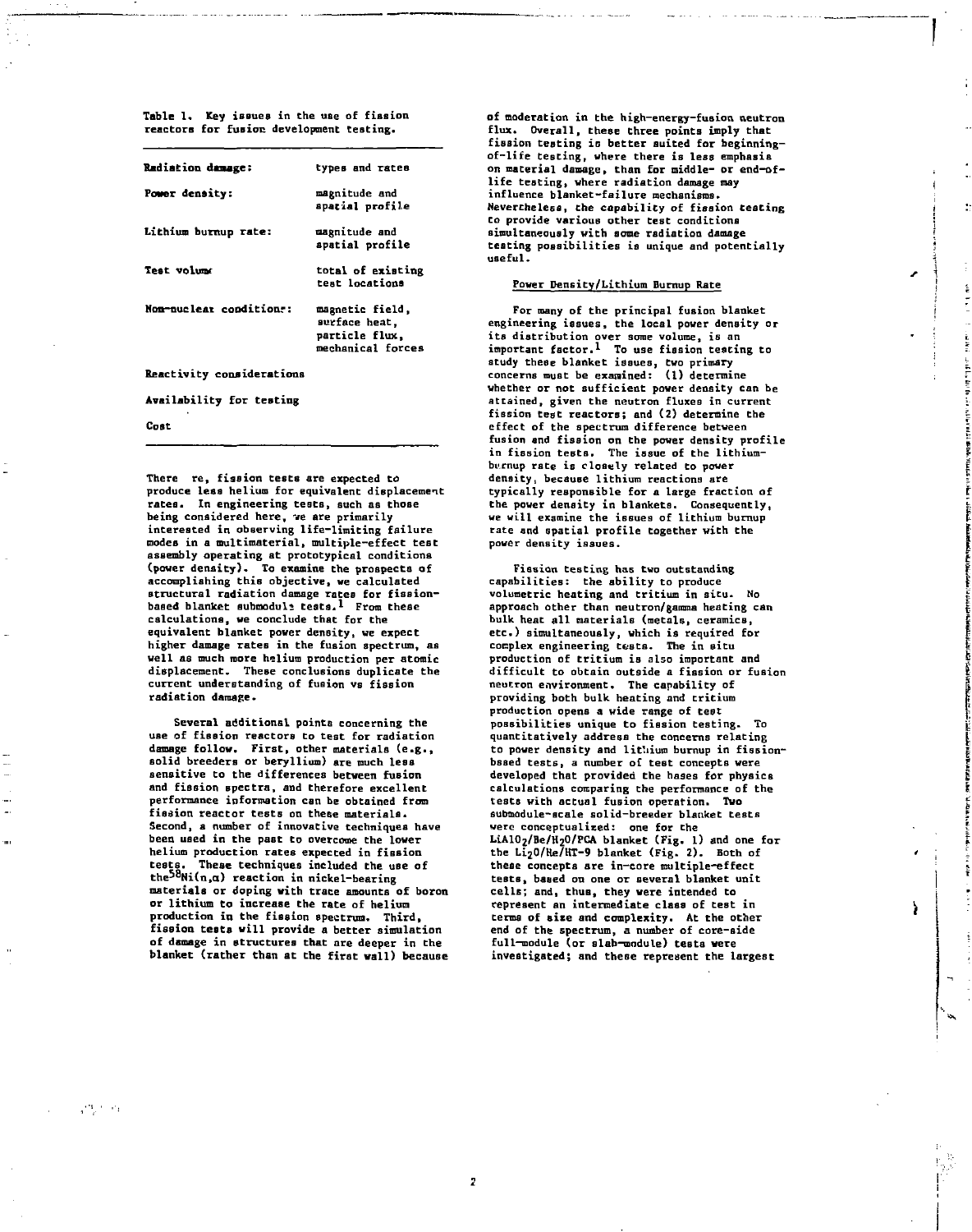

**Fig . 1. Submodule test concept for LiA10<sup>2</sup> /Be/H20/PC& blanket.** 



**Fig . 2. Submodule test concept for Li <sup>2</sup> 0/He/HT-9 blanket.** 

and most complex fission-based blanket tests **that are of interest. The general concept for**  these tests is indicated in Fig. 3. The results of the analyses performed on these **tests are summarized below; details may be found in Ref. 1.** 

**For the LiAlC^/Be/l^O/PCA submodule (unit cell ) test , a fla t spatia l distribution of both power density and tritium production is desired because the test assembly simulates a**  relatively small portion of the blanket, over **which conditions do not change drastically .**  The neutron physics calculations performed for **this teat show that 100 W/cm<sup>3</sup> (representing conditions at the front of the blanket) i s**  attained for a total fission neutron flux of<br>9.1 x 10<sup>14</sup> n/cm<sup>2</sup>°B at the outer edge of the<br>LiAlO<sub>2</sub> annulus. Although there are many variables **to consider , including core loading, this value**  indicates the general range needed to attain **such high power densities; this requirement**  may, therefore, limit, the number of acceptable **reactors. However, as mentioned previously , test power density and sic e are related, and i f the test assembly outer diameter could be increased, the power density would decrease . Scaling could be used, if necessary, to adapt**  the test to large, lower-flux reactors. For the 100 W/cm<sup>3</sup> power density operation, the **average tritium production rate is 1.1 x T/cra3 ,s, or approximately 131 burnup per year ,**  which is typical for high-power-density areas **in the blanket.** 

For the Li<sub>2</sub>0 submodule test, the objective **is to take advantage of the axial power**  variation in an inpile tube-type test to simulate the power variations with depth into **a fusion blanket. For this reason, radial variation within the test must be minimized.**  Figure 4 shows the radial profiles of power **density and tritium breeding rate . Although**  the profile is strongly peaked, the test design<br>takes advantage of this fact. By incorporating<br>multiple plates, which are suitably wide, the center area of the middle two plates is **essentiall y free from any nonuniformities or end effects.** 

**In the reference Li20/He/HT-9 blanket, the**  power density in the Li<sub>2</sub>0 varies between 43 and **3.3 W/cm<sup>3</sup> . Table 2 lists the tota l neutron flux required at the edge of the test to duplicate the above values. Table 2 als o shows the comparison between the tritium production**  rates in the fission and fusion cases, where the power density is matched at 43 and<br>3.3 W/cm<sup>2</sup>. For this test configuration and at **the highest power density, the tritium**  production rate is higher by a factor of two in **the test . The tritium production is equivalent to the fusion case at the lowest power density . The increased tritium production is probably an advantage because i t implies accelerated damage in the ceramic. However, increased**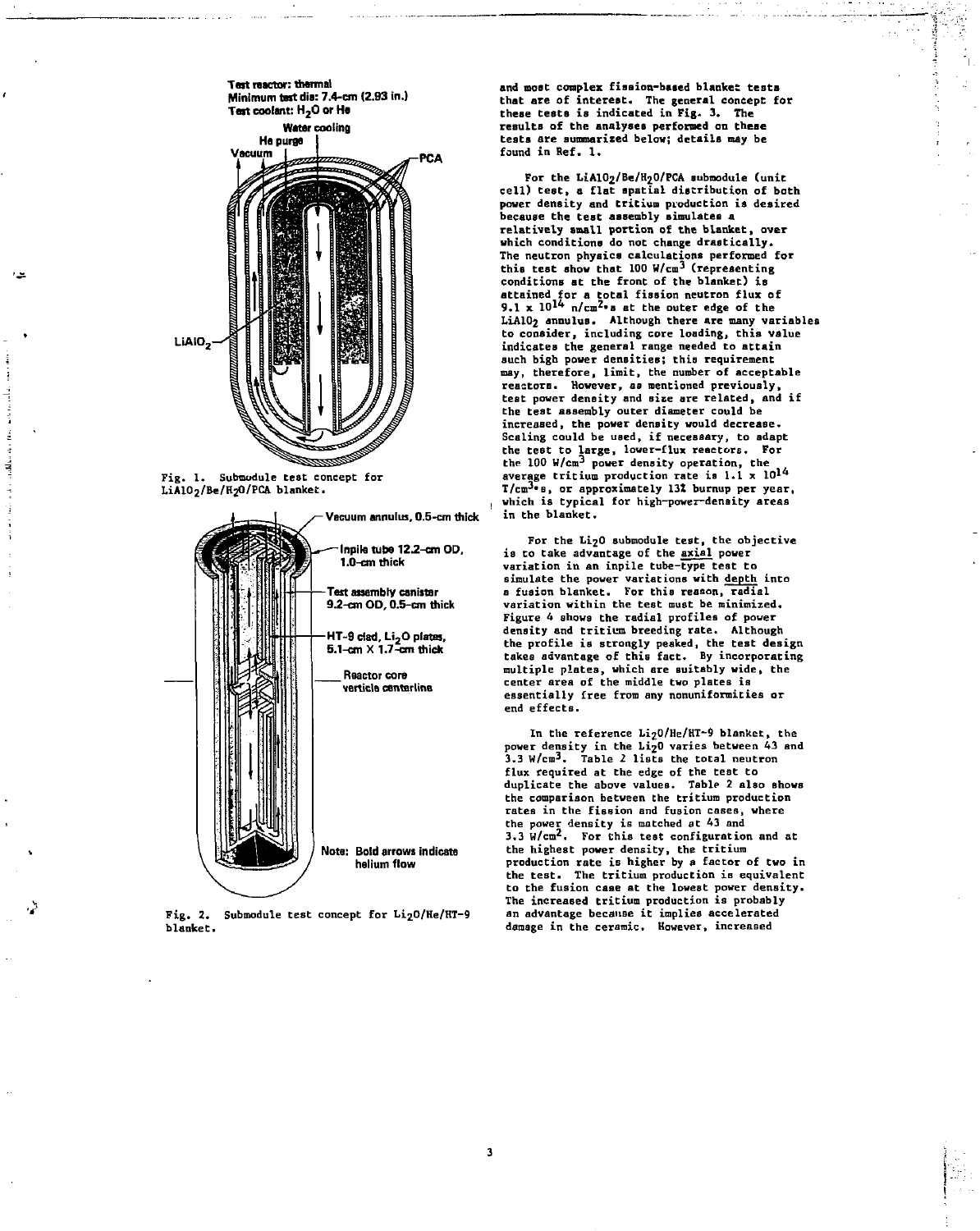

**Fig. 3. Cutaway view of a slab-module fission-test configuration** 



**Fig. 4 . Normalized power density and tritium production profil e in Li207He/HT-9 aubmodule test.** 

**Table 2. LijO/He submodule performance parameters.** 

| Fusion and<br>fission<br>power<br>density <sup>a</sup> | Total neutron<br>flux at<br>edge of<br>test | Tritium production<br>$(T/cm3·s)$ |                                           |  |
|--------------------------------------------------------|---------------------------------------------|-----------------------------------|-------------------------------------------|--|
| (W/cm <sup>3</sup> )                                   | (n/cm <sup>2</sup> ·s)                      | Fusion                            | Fission                                   |  |
| 43                                                     | $2.1 \times 10^{15}$                        |                                   | $2.1 \times 10^{15}$ 3.1 $\times 10^{13}$ |  |
| 3.3                                                    | $1.6 \times 10^{14}$                        |                                   | $2.4 \times 10^{12}$ $2.4 \times 10^{12}$ |  |

**<sup>a</sup> A l l results for fission test normalized to same power density as fusion case . All calculations based on "uniform conditions"**  that exist within the center 4-cm diameter of<br>test (<sup>6</sup>Li self-shielding peak ignored).

**tritium production could also change the chemistry or thermodynamics of tritium recovery**  and, therefore, its effect must be studied **closely .** 

ì

**Three slab-module test concepts have been investigated: one each for the Li20/He/HT-9, LiAlOg/Be/B^O/FCA, and Li/Li/V concepts. In**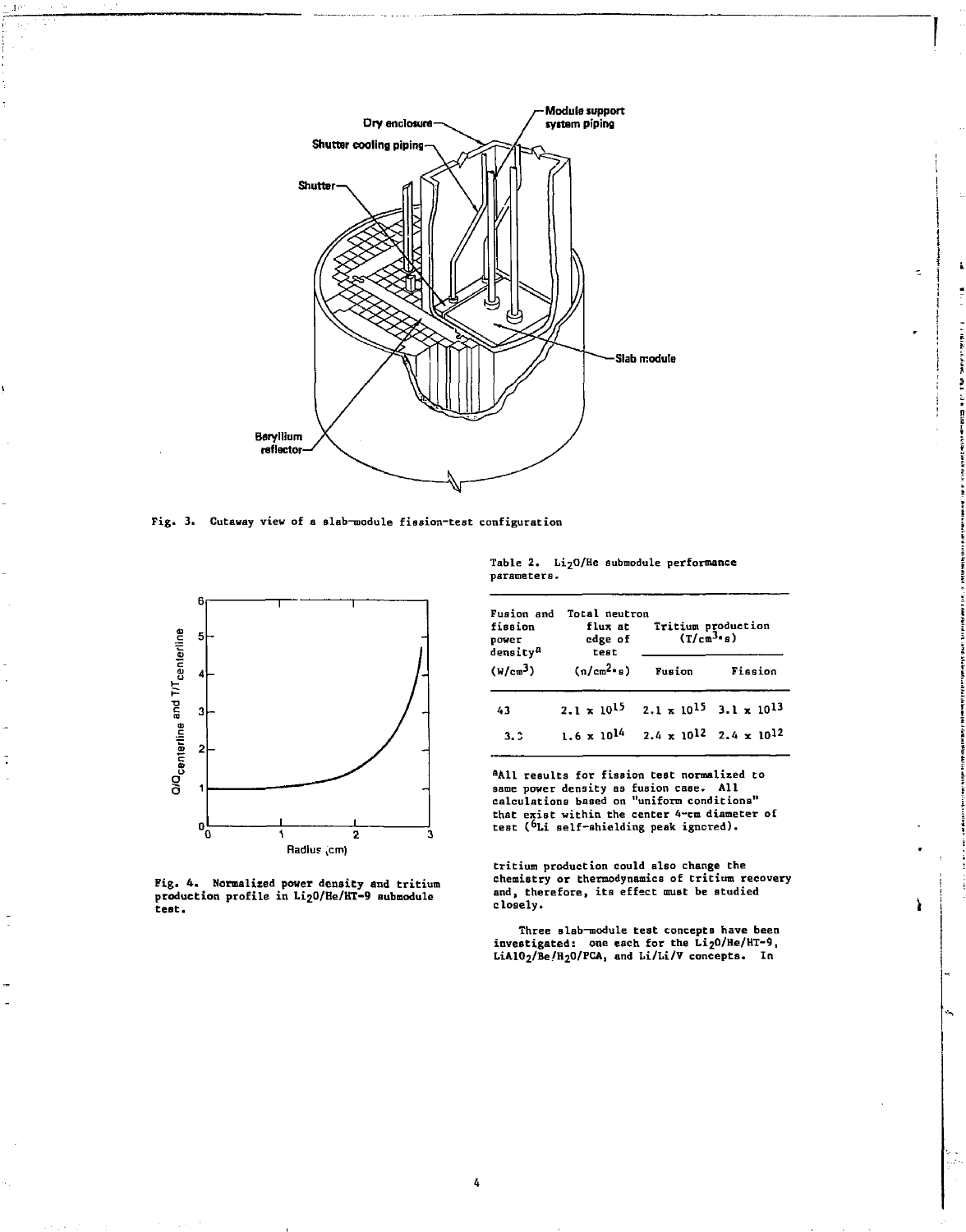**all cases, we a .eumed that an entire, fullscale blanket module is placed against a face of a thermal reactor core. The physics model for the nodule was identical to that used for reference (fusion source) calculations. To account for the strict containment requirements in fission tests, we modeled 2 cm of 316-SS between the tore and Che module. In addition, some cases were run with a 0.15-cm-thick cadmium filter to examine the filter's effects on the power density and tritium production profiles. The results of these calculations for the Li/Li/V module (Fig. 5) are characteristic of those for the other concepts. In Fig. 5, the regions shown are in order as follows: first wall, toroidal cooling channels, second wall, poloidal manifold, and reflector. The data have been normalized to**  produce power densities equivalent to 1 MW/m<sup>2</sup> **fusion operation in the blanket, rather than at the first wall. The good overall agreement between operation with fusion source and with fie&ion source is obvious. However, the effect of the lower-energy fission spectrum is also apparent in the local peaking in both power density and tritium production at the front of the blanket. In this particular case, this local peaking could be an asset if the average power density in the toroidal channels were increased. In other cases, particularly solid breeder blankets, the power peaking may be less desirable. In those cases, a thermal neutron filter may be required. Calculations show that a cadmium filter is helpful, but in certain**  cases a 1/v absorber, such as boron, <sup>6</sup>Li or <sup>3</sup>He **would probably be preferable. The effect of these filters can be seen in Fig. 5, if the Li-bearing toroidal channel is considered to be a filter between the reactor and the poloidal channel; note the excellent agreement between fission- and fusion-source profiles in the poloidal channel.** 

12.12.2012年12月12日,12:20年12月12日,12:2012月12日,12:2012月12日,12:2012月12日,12:2012月12日,12:2012月12日,12:2012月12日,12:2012

لى.

**Overall, our conclusion baaed on the foregoing diecuaaion is that fusion-relevant spatial profiles of power density and tritium production can be produced in both submodule and slab-type fission-based tests. In most cases, local peaking resulting from &Li selfshielding can be expected. This condition can, in many instances, be used to advantage. In cases where local peaking cannot be used constructively, neutron spectrum filtering can be used to remove the lowest-energy portion of the spectrum and thereby reduce peaking. This process may increase the total flux required for prototypical operation.** 

**The magnitudes attainable in power density and tritium production are two primary fission testing concerns that have not been addressed. In the data presented previously, calculations for fission tests we«.e normalised to produce power densities similar to 1 HW/m\* fusion operation. The issue, then, is: can the required source fluxes be attained. Table 3 summarizes the total fluxes required at the surface of the test assemblies for both submodule and slab-type tests. These values, though high, are probably attainable in most cases, as discussed in the following section. An important point to consider is the difference between the usual flux in the test**  location (unperturbed) and the flux in that **location when the test assembly is in place.** 

**Figure 6 shows this flux depression effect for slab-module tents as a function of reactor core thickness. The plotted values are equal Co the fraction of the unperturbed flux that is lost when the test module is installed. Although the flux depression is not a strong function of reactor core thickness, the overall magnitudes are quite high. This observation leaves a concern that the required fluxes may** 



Fig. 5. Power density (a) and tritium production (b) profiles in fission slab—module test for the<br>Li/Li/V blanket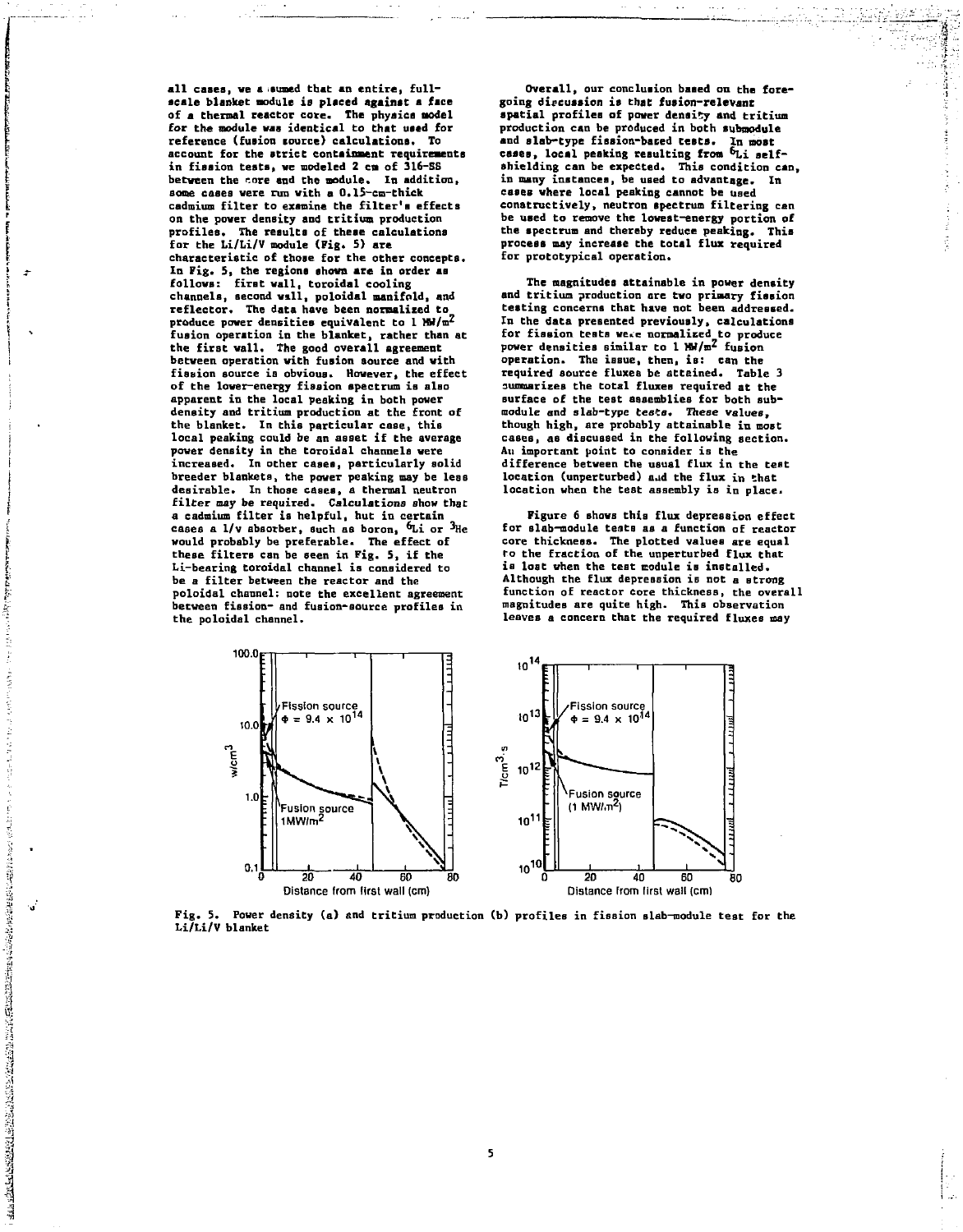**Table 3. Flux required at face of test assembly to simulate power density at front of fusion blanket at 1 MW/m<sup>2</sup>**

| Type<br>test      | Blanket<br>concept                                                    | Neutron<br>Filter | Flux <sup>8</sup><br>$(cm-2g-1)$             |  |
|-------------------|-----------------------------------------------------------------------|-------------------|----------------------------------------------|--|
| Slab <sup>b</sup> | $Li$ <sub>20</sub> /He/HT-9                                           | Cd                | $1.4 \times 10^{15}$<br>$1.5 \times 10^{15}$ |  |
| <b>Slab</b>       | Li/Li/V                                                               |                   | $9.4 \times 10^{14}$                         |  |
| Slab              | LiA102/Be/H20/PCA                                                     | --<br>Cd          | $9.8 \times 10^{14}$<br>$8.7 \times 10^{14}$ |  |
| Submodule         | Submodule <sup>C</sup> Li <sub>2</sub> 0/Be/HT-9<br>LiA102/Be/H2O/PCA |                   | $5.1 \times 10^{14}$<br>$2.1 \times 10^{14}$ |  |

**<sup>a</sup> Water-moderated, plate-fueled fissiin reactor assumed.** 

**"Core-aide.** 

**<sup>c</sup> In-core.** 

**be difficult to attain when flux depression ia taken into account. It is extremely important to observe, however, that the flux depression values in Fig. 6 depend on the fission core configuration. Actually, the likelihood ia that elements with higher fuel loadings would be used near the test modules to help flatten the flux profile in the core edge. Therefore, the information in Fig. 6 probably represents upper-limit values.** 

**Overall, the above observations indicate that adequate (1 MW/m2 equivalent) power densities and tritium production rates can be**  **attained in frssion based tests, although the required fluxes are high. Considering the flux depression effect, even higher unperturbed flux will be required in the test location. Though attainable, this requirement will impact the number of reactors that are capable**  of being used for fission-based testing.

# **Test Volume**

**The test volume available in fission reactors has been an area of some concern. Largely because of the containment requirements (resulting from the reactive materials, high temperatures, and high pressures), fusion blanket tests typically require a rather large test space even for tests of simple configuration. Thus, test locations must be located that are both large enough and have sufficient flux. These test sites must also exist in sufficient quantity to satisfy the needs of the fusion engineering program. From the testing needs defined in FINESSE,1 we find that hundreds of fission-based engineering tests could be of interest to the fusion program.** 

٠Ł

Y.

**To address these concerns, we reviewed the published specifications of the largest and highest-flux U.S. and foreign test reactions. The data obtained for submodule tests in U.S. reactors (and for U.S. plus foreign reactors) are summarized in Table 4. Each entry in Table 4 is the number of test locations that could be used to conduct a test of a given size**  at a given flux; the entries also include **larger and higher-flux locations because, for instance, a small test could be conducted in a large hole. In developing submodule tests for FINESSE, the smallest test size devised was 7.4-cm outside diameter; this is probably the** 



**Fig . 6. Flux depression as a function of core thickness for slab-type fusion-blanket tests.**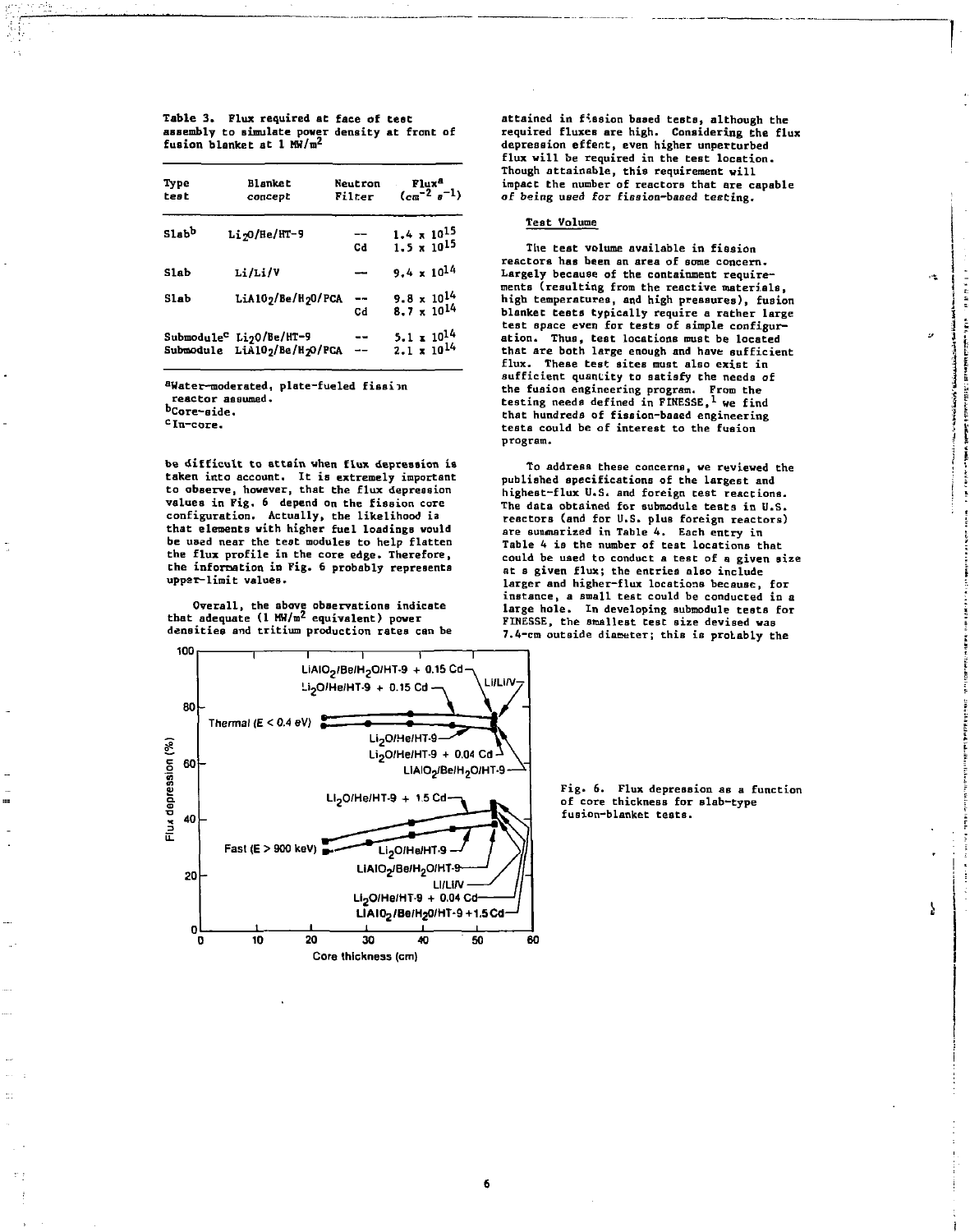| Minimum<br>required<br>flux<br>(n/cm <sup>2</sup> ·n) | Test assembly maximum dimension (cm) |                            |                          |                          |                        |
|-------------------------------------------------------|--------------------------------------|----------------------------|--------------------------|--------------------------|------------------------|
|                                                       |                                      | 7.5                        | 10                       | 12.5                     | 15                     |
| $\sim \times 10^{12}$<br>$5 \times 10^{12}$           | 180(315) <sup>8</sup>                | 119(168)                   | 33(79)                   | 16(45)                   | 2(27)                  |
| $5 \times 10^{12}$<br>$5 \times 10^{12}$              | 167(292)<br>49(69)<br>40(40)         | 106(145)<br>13(30)<br>4(4) | 30(66)<br>13(30)<br>4(4) | 15(44)<br>10(27)<br>1(1) | 1(26)<br>0(16)<br>0(0) |

Table 4. Numbers of existing acceptable in-core **test** locations in both U.S. **and** U.S. **and**  foreign reactors

**<sup>a</sup>Numbers in parentheses are for U. 5. and foreign reactors.** 

**minimum credible size for any engineering-type**  In addition, neutron fluxes in the range **of lO<sup>1</sup> ^ n/crn^s are required; this is typical of the flux required for any engineering teBt. These two considerations limit the total number of acceptable locations to less than 100 for U.S. and foreign reactors combined. Larger test assembly size and higher flux requirements (especially important) will further limit the number of useful reactor locations.** 

 $^{\prime}$ 

į

一夜星

医皮肤瘤 医皮质 医牙根 医二次元

计数据文件

 $\frac{1}{3}$  $\overline{a}$ ú

**TANGER STATES PROPERTY.**  $\frac{a}{2}$ 

٠,

**For slab-type tests, we found a scarcity of suitable locations. The data in Table 5 shove that with current reactors, reasonable slabmodule tests at prototypical conditions are not possible without modifications. All of the previous considerations, however, are based on the published specifications of existing reactors\* If reactor modifications are considered, the situation can change. Relatively minor modifications could increase the availability of larger test locations (both core-side and in-core). Modifications could also improve test fluxes, although the improvement would not be as much as with**  increased size. These considerations are **exT"\_emely facility-specific and also somewhat speculative (in terms of quantitative impact) one example of particular interest concerns the possibility of conducting slab tests in the Oak Ridge Research Reactor (ORR). Currently,**  slab tests approximately 68 x 75 cm could be siab tests approximately box 73 cm could be<br>operated at total fluxes up to 3 x 10<sup>14</sup> n/cm<sup>2</sup>\*B. With an increase in allowable reactor power (which could entail additional plant equipment such as heat exchangers) and careful management or the core loading, the test-area flux cou<br>be more than doubled, which would probably permit acceptable test conditions in the<br>module.

**In summary, we conclude that the number of useful test locations in fission reactors is somewhat limited. There may be an adequate number of in-core positions, particularly if reactor modifications are considered. There** 

**Table 5. Numbers of existing acceptable slab-test locations in U.S. and U.S. and foreign reactors** 

| Minimum<br>required<br><b>flux</b> | Test assembly<br>maximum dimension (cm) |    |      |      |      |  |
|------------------------------------|-----------------------------------------|----|------|------|------|--|
| $(n/cm^2 \cdot s)$                 | 25                                      | 50 | 75   | 100  | 150  |  |
| $5 \times 10^{13}$                 | $7(11)4$ $1(4)$                         |    | 0(2) | 0(1) | Q(1) |  |

**<sup>a</sup>Numbers in parentheses are for U.S. and foreign reactors.** 

**are few truly useful existing slab-test locations, primarily because of flux (as opposed to geometery) requirements. However, modifications could improve thi3 situation, and in fact, it appears that at least one acceptable location could be produced at the ORR.** 

### **Non-Nuclear Conditions**

**Considering all testing issues, neutrons are probably the single most important environmental factor. Nevertheless, other non-nuclear factors can be equally or more important than neutrons for individual issues. Particular effects of concern include mechanical forces, surface heat flux, magnetic field, and particle flux. The application of mechanical forces during irradiation is standard practice in many in-reactor tests such as irradiation-creep tests. It is usually accomplished by small gas cylinders with leads routed outside the reactor where the pressure can be controlled. Similarly, no fundamental problem exists in supplying a surface heat flux. Many in-reactor experiments incorporate some type of electrical heater to maintain temperature control. To produce magnetic fields of high enough intensity (1 Tesla or more) and in large enough volume to be of**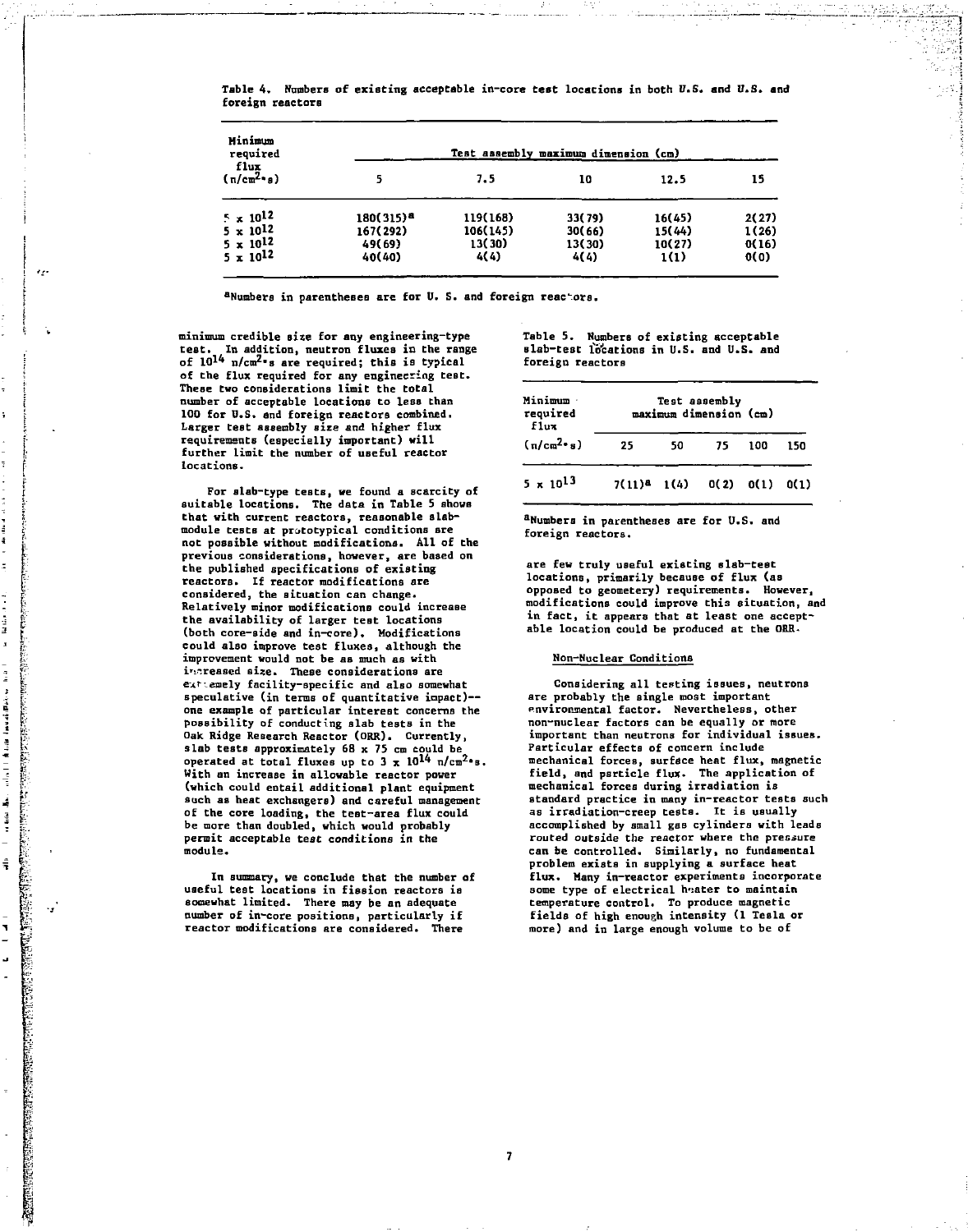**interest, large magnets are usually required. In addtion, ensuring that the stray field (or return flux) will not exert transient or steady-state forces on reactor components will be difficult. Implementing magnetic fields within fission teats may therefore be difficult. Finally, no acceptable method of producing a first-wall-like particle flux in the fission reactor environment has been developed to date. Use of a ^He layer would produce some ions and heat, but at levels below those of interest in engineering testing.** 

# **Reactivity Considerations**

Because fusion-blanket test assemblies will **be excellent neutron absorbers, the effect of the tests on the reactor's reactivity balance is an important consideration. We have performed calculations for both Bubmodule and slab-type fission tests to determine the net reactivity worth of the test assemblies described earlier. For the submodule tests, we found that the reactivity worths were -6.2\$ for the LiA102/Be/H20/PCA teat, and [-7.lt](http://-7.lt) for the Li0<sup>2</sup> /He/HT-9 test. These value\*, when**  compared with an average control-rod worth of **+2.50\$, are not excessive. For the slab-type tests, we found that the reactivity worth of the test assembly depends strongly on the thickness of the reactor core, as shown in Fig. 7. The implication is that small cores**  (less than approximately 30-cm thick) will have **serious difficulty in supplying the necessary reactivity. Large cores, greater than 50-cm**<br>reactivity. Large cores, greater than 50-cm **chick, can certainly accommodate tests.** Media<br>cores (30-to-50-cm thick) can probably **sccommodate slab tests, but it is likely that<br>some modifications (such as higher fuel loading** or rearrangement of control roda) will be<br>necessary.

**In summary, reactivity (criticality) considerations do not seem to be a serious** 

————————————————————<br>Li<sub>2</sub>0/He/HT-9 + 0.15 Cd -- $\overline{1}$  1 **Test module negative reactivity worth (8)**<br>به ن  $Li_2$ O/He/HT-9  $\longrightarrow$   $\rightarrow$  X LiAIO<sub>2</sub>/Be/H<sub>2</sub>O/HT-9 LiAIO<sub>2</sub>/Be/H<sub>2</sub>O/HT-9-**^**  + 0.15 Cd *11.*  10 **s>-^ / / .**  5  $Li<sub>2</sub>O/He/HT-9 + 0.04 Cd$ ە<br>ە <u>i 1. mars 1. ma</u>  $1$  is a local contract of  $1$ 20 30 40 60 Core thickness (cm)

**problem for submodule tests. For slab tests, reactivity requirements will probably restrict the choice of useful reactors to those with a core thickness greater than 30 cm.** 

# **Availability for Testing**

**The availability of facilities is essentially a programmatic issue; information on this issue was obtained from a written survey of major U.S. test reactors. In all responses, facility operators indicated that their reactors either were available or could be available given proper programmatic priority. In addition, current plans indicate that most facilities will to continue operation for the indefinite future; the exceptions to**  this are: EBR-II, projecting only 10 years of<br>operation; and PBF, projecting only one year. **Note also that the ETR was mothballed several years ago. Taken together, all this information seems to indicate a slow downward trend in the availability of fission reactors for testing. This trend appears to be slow enough that it could be reversible if programmatic issues so dictated.** 

## **Cost**

**Although no specific effort has been made to compare the cost of fission tests with those of fusion tests, three main points can be made. First, equivalent test hardware for fission and fusion tests will have equivalent cose because the design requirements for both will be similar. Second, the cost of the facility operation will be much higher for a fusion test device than for a fission test reactor. Third, fission test capabilities, some highly developed, exist and are available now; the consLruction of a new facility may not be necessary. Consideration of these points leads to the conclusion that fission testing will be less costly than fusion testing. However, each** 

> **Fig. 7. Slab-test module negativereactivity worth as a function of fission jore thickress.**

> > ŧ